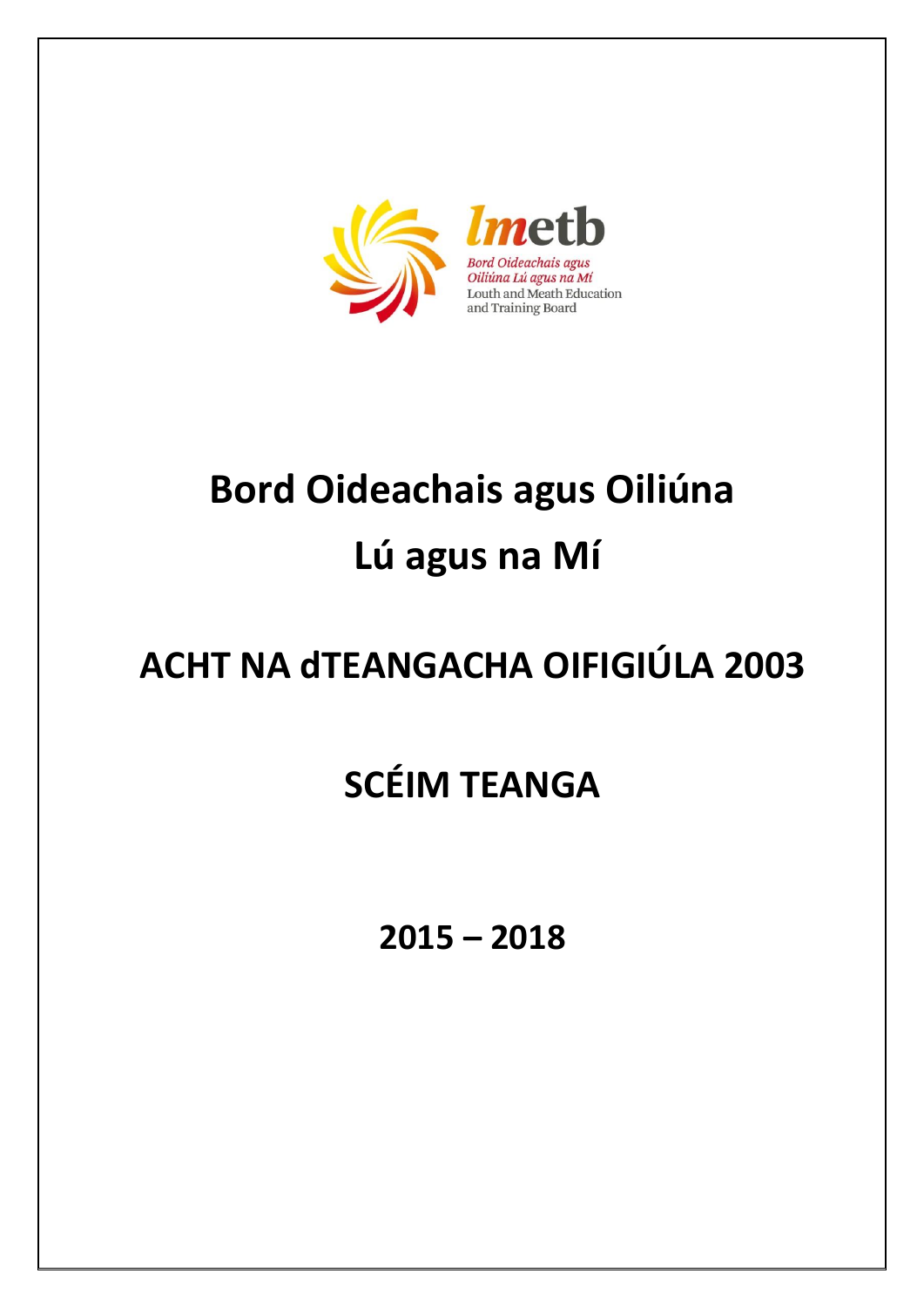## **Clár**

| 1.1           |                                                                                 |
|---------------|---------------------------------------------------------------------------------|
| 1.2           |                                                                                 |
| 1.3           |                                                                                 |
|               |                                                                                 |
|               | Caibidil 2: Léargas Ginearálta ar Bhord Oideachais agus Oiliúna Lú agus na Mí 4 |
| 2.1           |                                                                                 |
| $2.2^{\circ}$ |                                                                                 |
| 2.3           |                                                                                 |
|               |                                                                                 |
|               |                                                                                 |
|               | Caibidil 3: Sonraí Seirbhísí ar fáil I mBéarla amháin nó go dátheangach  7      |
|               |                                                                                 |
|               |                                                                                 |
|               |                                                                                 |
|               | Caibidil 5: Soláthar Seirbhísí i nGaeilge sa Ghaeltacht a Fheabhsú  11          |
|               |                                                                                 |
|               |                                                                                 |
|               |                                                                                 |
| 6.2           |                                                                                 |
|               |                                                                                 |
|               |                                                                                 |
|               |                                                                                 |
|               |                                                                                 |
|               |                                                                                 |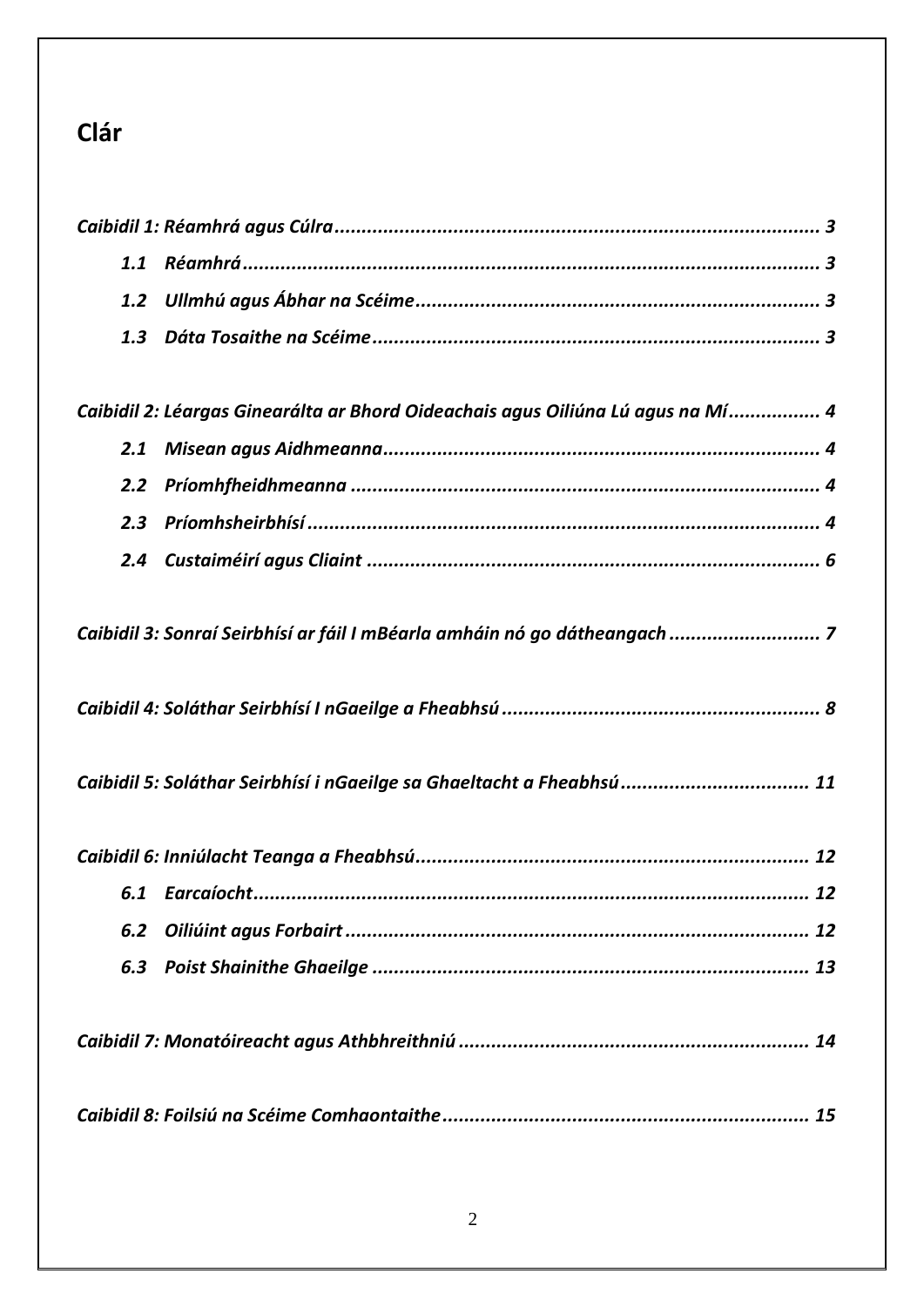## Caibidil 1: Réamhrá agus Cúlra

#### **1.1 Réamhrá**

Foráiltear le hAcht na dTeangacha Oifigiúla 2003 go n-ullmhóidh comhlachtaí poiblí scéim teanga ina sonrófar na seirbhísí a sholathróidh siad

- trí mheán na Gaeilge;
- trí mheán an Bhéarla; agus
- trí mheán na Gaeilge agus an Bhéarla

agus na bearta a nglacfar leo chun a chinntiú go ndéanfar aon seirbhís nach bhfuil an comhlacht ag soláthar trí mheán na Gaeilge a sholáthar laistigh de fhráma ama comhaontaithe.

De réir Alt 14(3) den Acht, tá feidhm ag scéim teanga ar feadh tréimhse 3 bliana nó go dtí go ndaingneoidh an tAire Ealaíon, Oidhreachta agus Gaeltachta scéim nua, cibé acu is déanaí.

#### **1.2 Ullmhú agus Ábhar na Scéime**

Agus an scéim seo á hullmhú, féachadh go cuí ar na Treoirlínte atá eisithe ag an Roinn Ealaíon, Oidhreachta agus Gaeltachta. Ina theannta sin, tugadh faoi phróiseas cuimsitheach comhairliúcháin leis na páirtithe leasmhara uile.

Tá **Bord Oideachais agus Oiliúna Lú agus na Mí** á threorú ag an bprionsabal gur cheart go mbeadh soláthar seirbhísí Gaeilge bunaithe ar

- an leibhéal bunúsach éilimh ar sheirbhísí ar leith i nGaeilge;
- an tábhacht a bhaineann le cur chuige réamhghníomhach i soláthar seirbhísí dá leithéid, agus
- acmhainní, lena n-áirítear acmhainní daonna agus airgeadais, agus cumas an chomhlachta an cumas riachtanach teanga a fhorbairt nó rochtain a fháil air.

Comhlánaíonn an scéim seo prionsabail a bhaineann le Seirbhís ar Ardchaighdeán do Chustaiméirí agus ár gCairt Chustaiméirí. Cuireadh i dtoll a chéile í d'fhonn a chinntiú go gcomhlíonfaí ar bhonn céimnithe tríd an scéim seo agus trí scéimeanna amach anseo gach oibleagáid ábhartha faoi Acht na dTeangacha Oifigiúla atá ar Bhord Oideachais agus Oiliúna Lú agus na Mí.

#### **1.3 Dáta Tosaithe na Scéime**

Dhaingnigh an tAire Ealaíon, Oidhreachta agus Gaeltachta an Scéim ar an **07 Nollaig 2015**. Beidh éifeacht aici ón dáta sin agus beidh sí i bhfeidhm ar feadh tréimhse 3 bliana nó go dtí go ndaingneofar scéim eile, cibé acu is déanaí.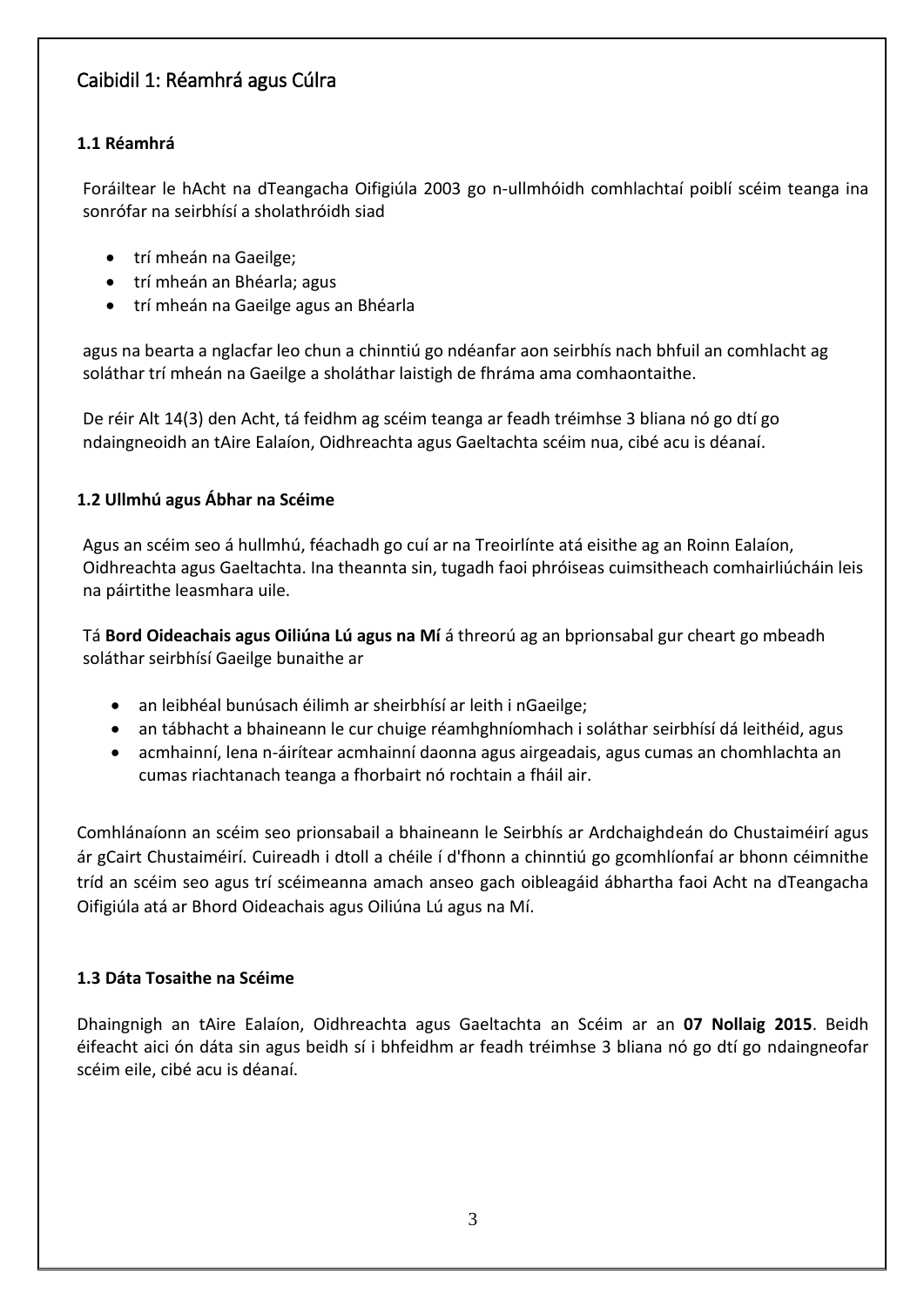## Caibidil 2: Léargas Ginearálta ar Bhord Oideachais agus Oiliúna Lú agus na Mí

## **2.1 Misean agus Aidhmeanna**

Tá Bord Oideachais agus Oiliúna Lú agus na Mí tiomanta don tsármhaitheas agus don nuálaíocht in oideachas daoine óga agus daoine fásta. Déanfar é sin trí sheirbhísí dinimiciúla a sholáthar agus iad a bheith curtha ar fáil ag foireann ghairmiúil.

## **2.2 Príomhfheidhmeanna**

Is comhlacht reachtúil Bord Oideachais agus Oiliúna Lú agus na Mí a bhfuil mórfhreagracht air as seirbhísí oideachais agus oiliúna a sheachadadh ar fud Chontae Lú agus na Mí. Tá 16 Iar-bhunscoil, Bunscoil amháin agus dhá choláiste Breisoideachais á mbainistiú aige.

Tá Seirbhís Breisoideachais agus Oiliúna á reáchtáil freisin ag Bord Oideachais agus Oiliúna Lú agus na Mí a thairgeann cláir oideachais sholúbtha agus uileghabhálacha sa dá chontae, lena n-áirítear Seirbhísí Foghlama d'Aosaigh, Oideachas Pobail, an Tionscnamh um Fhilleadh ar an Oideachas, Seirbhís Treorach d'Aosaigh, Scéim Deiseanna Oiliúna Gairmoideachais mar aon le Ranganna Oíche.

Tá ocht n-ionad de chuid Teagmháil na nÓg ag Bord Oideachais agus Oiliúna Lú agus na Mí.

Tá Ionad Réigiúnach Scileanna & Oiliúna Dhún Dealgan faoi rialachas Bhord Oideachais agus Oiliúna Lú agus na Mí ón 1 Iúil 2014 i ndiaidh dó a bheith aistrithe ó SOLAS ar an dáta sin.

Tá Bord Oideachais agus Oiliúna Lú agus na Mí ina phátrún ar 6 Phobalscoil.

## **2.3 Príomhsheirbhísí**

| Scoileanna agus Coláistí |                                    |                                                    |                                                   |  |  |
|--------------------------|------------------------------------|----------------------------------------------------|---------------------------------------------------|--|--|
|                          | <b>Coláiste Beaufort, An Uaimh</b> |                                                    | Iar-bhunscoil na Sceiche, Dún Dealgan             |  |  |
|                          | Coláiste De Lacy, Cill Dhéagláin   | Coláiste Chú Chulainn<br>Curam, Forbairt, Feabhas. | Coláiste Lú/Coláiste Chú Chulainn, Dún<br>Dealgan |  |  |
|                          | Coláiste na hInse, An Inse         |                                                    | Coláiste na Mí, An Uaimh                          |  |  |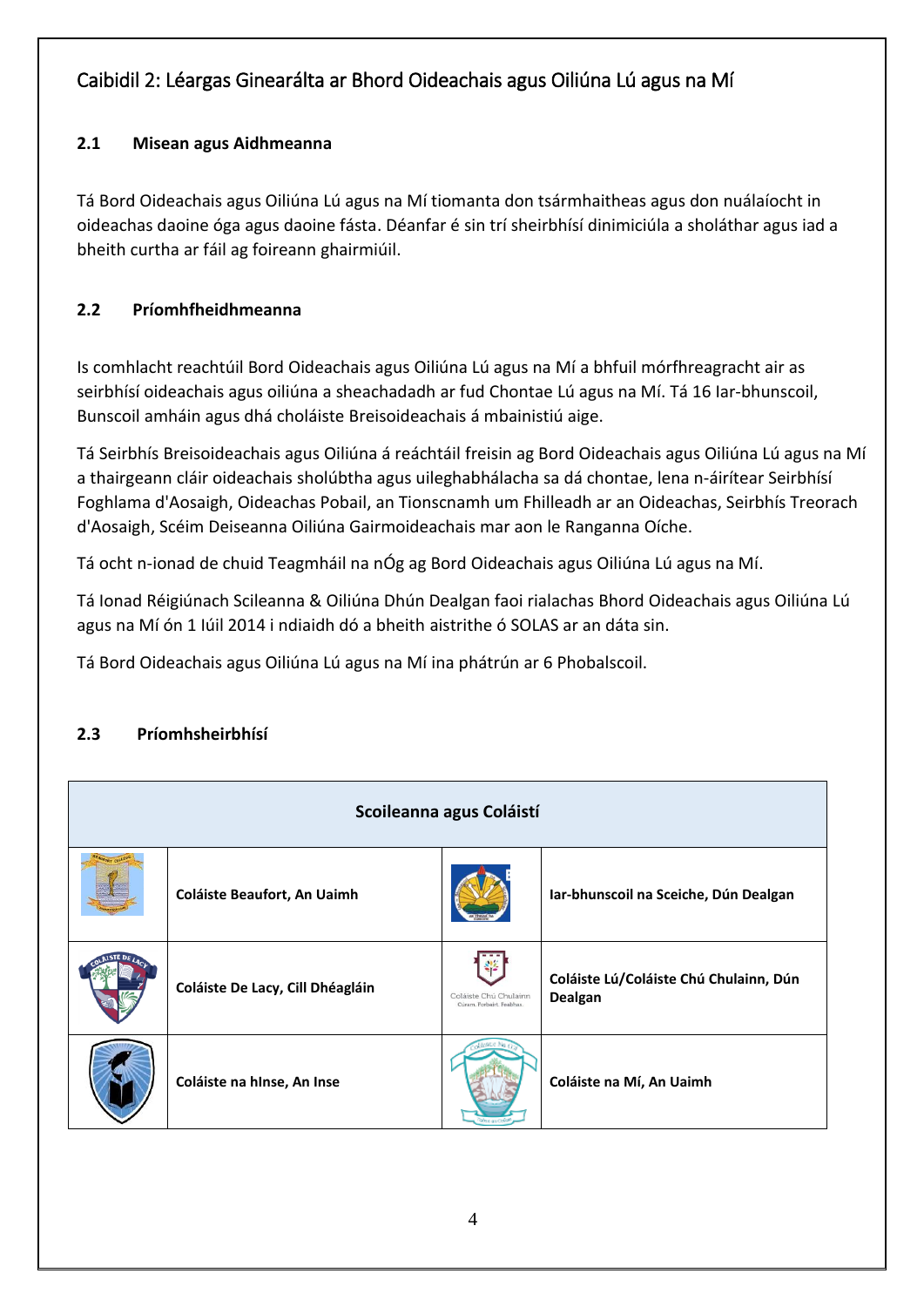| Olaisse Pohé | Coláiste Pobail, Rath Chairn                   | Coláiste Pobail | Coláiste Pobail Dhún Seachlainn                    |
|--------------|------------------------------------------------|-----------------|----------------------------------------------------|
|              | Coláiste Uí Chearbhalláin, An Obair            |                 | Coláiste Uí Fhiaich, Dún Dealgan                   |
|              | Coláiste Ráth Tó                               |                 | Scoil Uí Mhuirí, Dún Léire                         |
|              | Iar-bhunscoil Naomh Fintina, Maigh<br>Dearmhaí |                 | Pobalscoil Naomh Oilibhéar, Droichead<br>Átha      |
|              | Coláiste Naomh Peadair, Dún Búinne             |                 | Iar-bhunscoil Naomh Oilibhéar, An<br>Seanchaisleán |

| <b>Bunscoileanna</b>                  |     | An tIonad do Scolaíocht na hEorpa |
|---------------------------------------|-----|-----------------------------------|
| Pobalscoil Náisiúnta Ard Rí, An Uaimh | CES | CES Dhún Seachlainn               |

| <b>Coláistí Breisoideachais</b> |                                               |  |                                      |  |  |
|---------------------------------|-----------------------------------------------|--|--------------------------------------|--|--|
|                                 | Institiúid Breisoideachais Dhroichead<br>Átha |  | Coláiste Breisoideachais Dhún Búinne |  |  |

| <b>Breisoideachas agus Oiliúint</b> |                         | Lárionad              |                     |
|-------------------------------------|-------------------------|-----------------------|---------------------|
|                                     |                         |                       |                     |
|                                     | Droichead Átha          | Dún Dealgan           | An Uaimh            |
|                                     | <b>Baile Átha Troim</b> | <b>Ceanannas</b>      | An Seanchaisleán    |
| Seirbhísí Foghama d'Aosaigh         | <b>Maigh Muirí</b>      | An Inse/Baile an      | Dún Seachlainn/Cill |
|                                     |                         | <b>Bhiataigh</b>      | Dhéagláin           |
|                                     | Dún Búinne              | <b>Baile Átha Buí</b> |                     |
|                                     |                         |                       |                     |
| <b>Treoir d'Aosaigh</b>             | Droichead Átha          | Dún Dealgan           | Mí                  |
|                                     |                         |                       |                     |
| An Tionscnamh um Fhilleadh ar       | Lú                      | Mí                    |                     |
| an Oideachas                        |                         |                       |                     |
|                                     |                         |                       |                     |
| <b>Oideachas Pobail</b>             | Lú                      | Mí                    |                     |
|                                     |                         |                       |                     |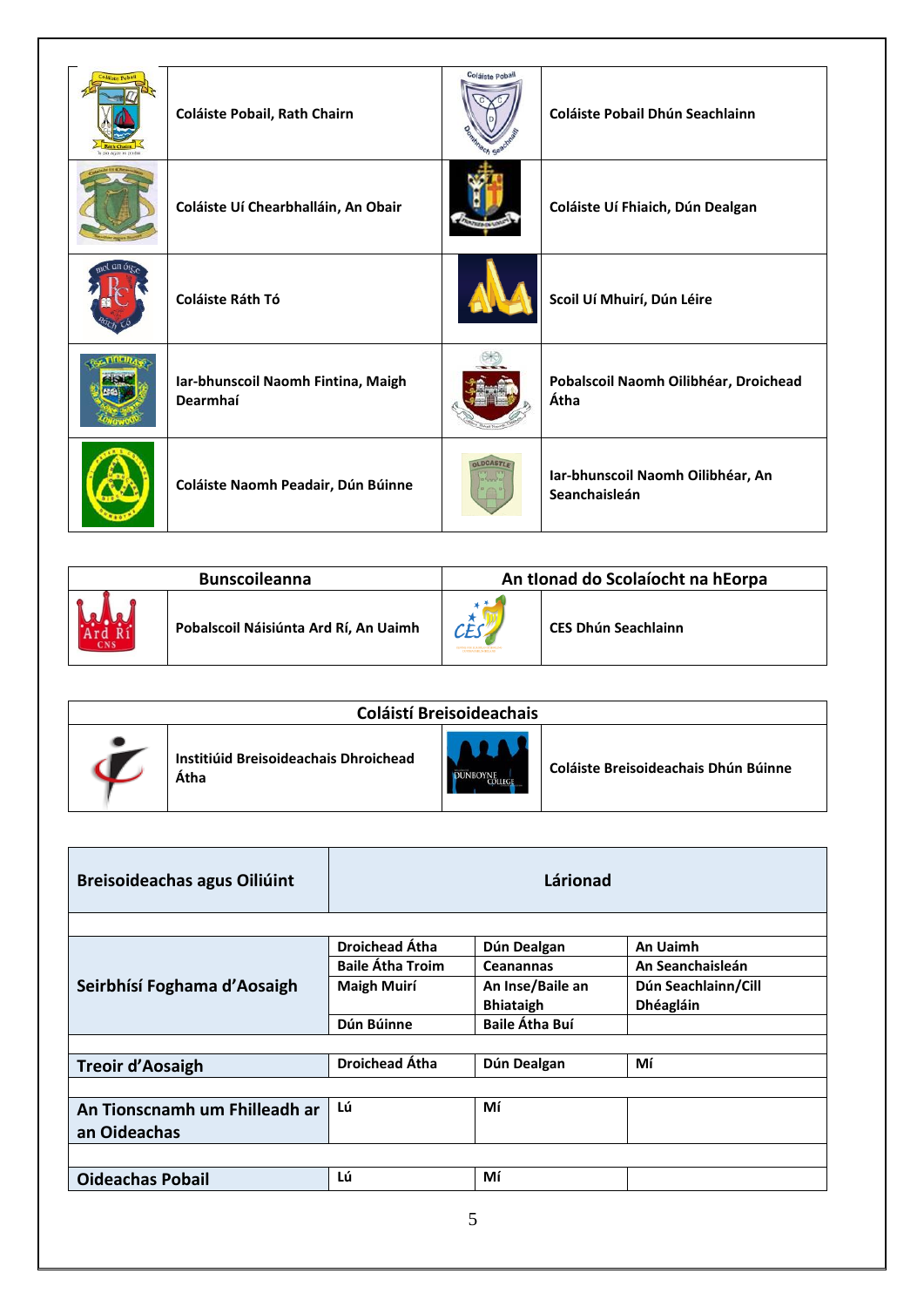| Scéim Deiseanna Oiliúna |  | <b>Droichead Átha</b>                              | Dún Dealgan      | An Uaimh                    |  |
|-------------------------|--|----------------------------------------------------|------------------|-----------------------------|--|
| <b>Gairmoideachais</b>  |  |                                                    |                  |                             |  |
|                         |  |                                                    |                  |                             |  |
| Ranganna Oíche          |  | 11 ionad i gCo. Lú agus na Mí                      |                  |                             |  |
|                         |  |                                                    | Lárionad         |                             |  |
| Teagmháil na nÓg        |  | <b>Droichead Átha</b><br>Dún Dealgan               |                  |                             |  |
|                         |  | Hi-Way Café, An Uaimh<br>Y/R Progression, An Uaimh |                  |                             |  |
|                         |  | <b>Baile Átha Troim</b>                            | <b>Ceanannas</b> |                             |  |
|                         |  | Cill Dhéagláin                                     |                  | An Inse/ Baile an Bhiataigh |  |

|  |  |  | Pátrúnacht Phobalscoileanna |
|--|--|--|-----------------------------|
|--|--|--|-----------------------------|

| Pobalscoil Bhaile Átha Fhirdhia | Pobalscoil Chill Dhéagláin       | Pobalscoil Bhaile Átha Buí         |
|---------------------------------|----------------------------------|------------------------------------|
| Pobalscoil Chiaráin, Ceanannas  | Pobalscoil na Bóinne, Baile Átha | <b>Coláiste Bhaile Mhic Éinigh</b> |
|                                 | Troim                            |                                    |

#### **2.4 Custaiméirí agus Cliaint**

- An Pobal go léir i gContaetha Lú agus na Mí
- Daltaí, tuismitheoirí/caomhnóirí arb iad na pobail/comharsanachtaí foghlama iadatá ag ár scoileanna dara leibhéal ar fad
- Ionaid oideachais aitheanta agus gach seirbhís eile atá á sholáthar ag Bord Oideachais agus Oiliúna Lú agus na Mí
- Seirbhísí Oideachais Pobail agus seirbhísí don Óige
- Ranna stáit/comhlachtaí fo-stáit, gníomhaireachtaí deonacha, grúpaí pobail agus daoine aonair
- Fostaithe Bhord Oideachais agus Oiliúna Lú agus na Mí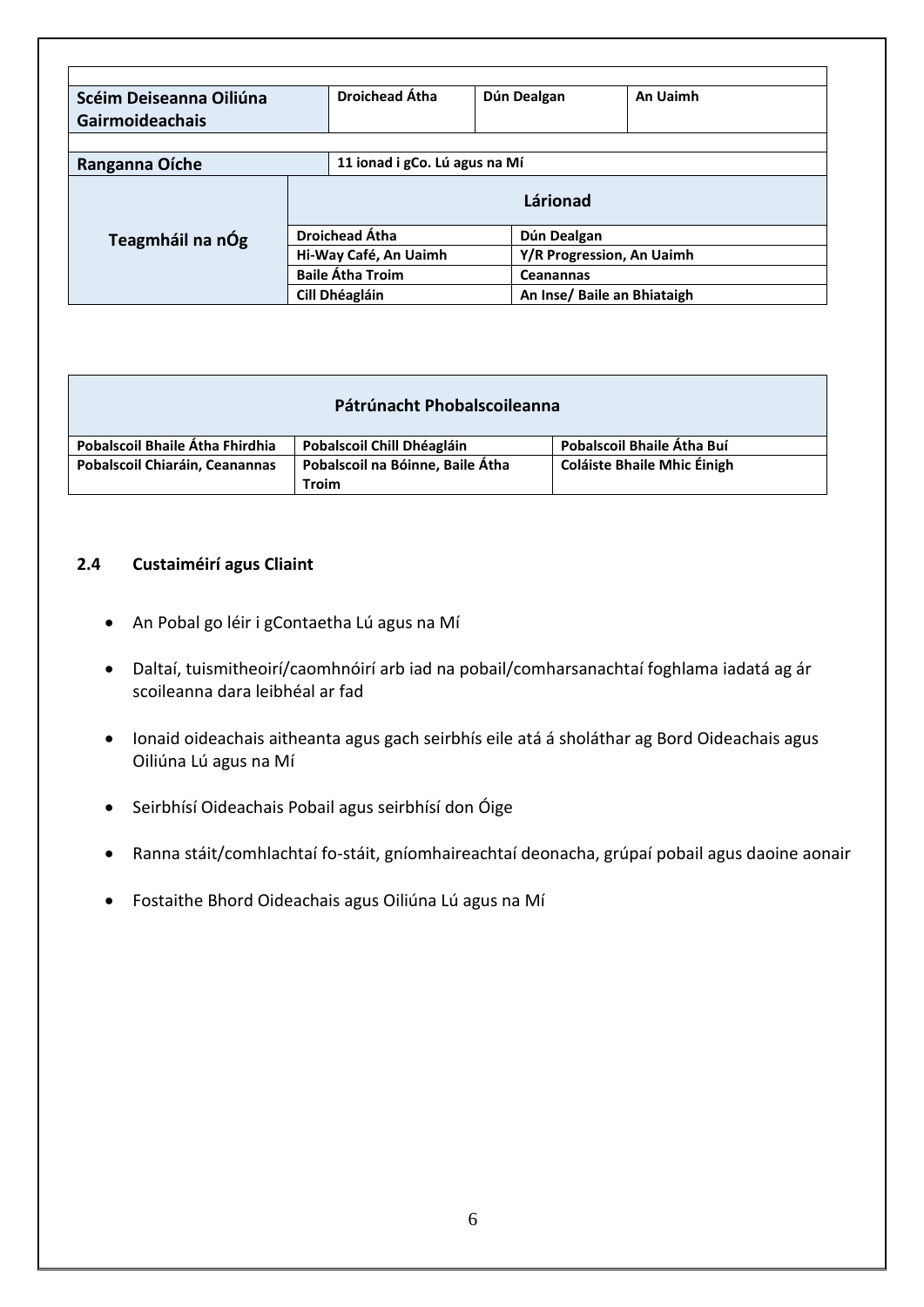## Caibidil 3: Sonraí na Seirbhísí atá ar fáil faoi láthair i mBéarla amháin nó go dátheangach

Sonraí faoi na seirbhísí atá ar fáil faoi láthair i mBéarla amháin nó i nGaeilge agus i mBéarla, **seirbhísí Gaeltachta san áireamh**.

| Soláthar Reatha Seirbhísí                                                                                 |                                                                                                                                             |                                                              |  |  |
|-----------------------------------------------------------------------------------------------------------|---------------------------------------------------------------------------------------------------------------------------------------------|--------------------------------------------------------------|--|--|
| Seirbhísí (Ginearálta)                                                                                    | Seirbhísí i mBéarla amháin                                                                                                                  | Béarla amháin nó go dátheangach i<br>nGaeilge agus i mBéarla |  |  |
| lar-bhunscoileanna                                                                                        | Tá gach scoil á reáchtáil i<br>mBéarla, ach amháin Coláiste<br>Pobail Ráth Chairn agus<br>Coláiste Lú, an dá iar-bhunscoil<br>lán-Ghaeilge. |                                                              |  |  |
| Breisoideachas & Oiliúint                                                                                 | Béarla amháin                                                                                                                               |                                                              |  |  |
| Ionad Theagmháil na nÓg                                                                                   | Béarla amháin                                                                                                                               |                                                              |  |  |
| Ceanncheathrú Riaracháin:<br>1. Bóthar na Mainistreach<br>An Uaimh<br>2. Sráid an tSéipéil<br>Dún Dealgan | Béarla amháin                                                                                                                               |                                                              |  |  |
| Ionad Réigiúnach Scileanna &<br>Oiliúna, Bóthar Uí Chofaigh, Dún<br>Dealgan                               | Béarla amháin                                                                                                                               |                                                              |  |  |
| Seirbhísí Gaeltachta                                                                                      | Seirbhísí i mBéarla amháin                                                                                                                  | Béarla amháin nó go dátheangach i<br>nGaeilge agus i mBéarla |  |  |
| Coláiste Pobail Ráth Chairn                                                                               |                                                                                                                                             | Gaeilge amháin                                               |  |  |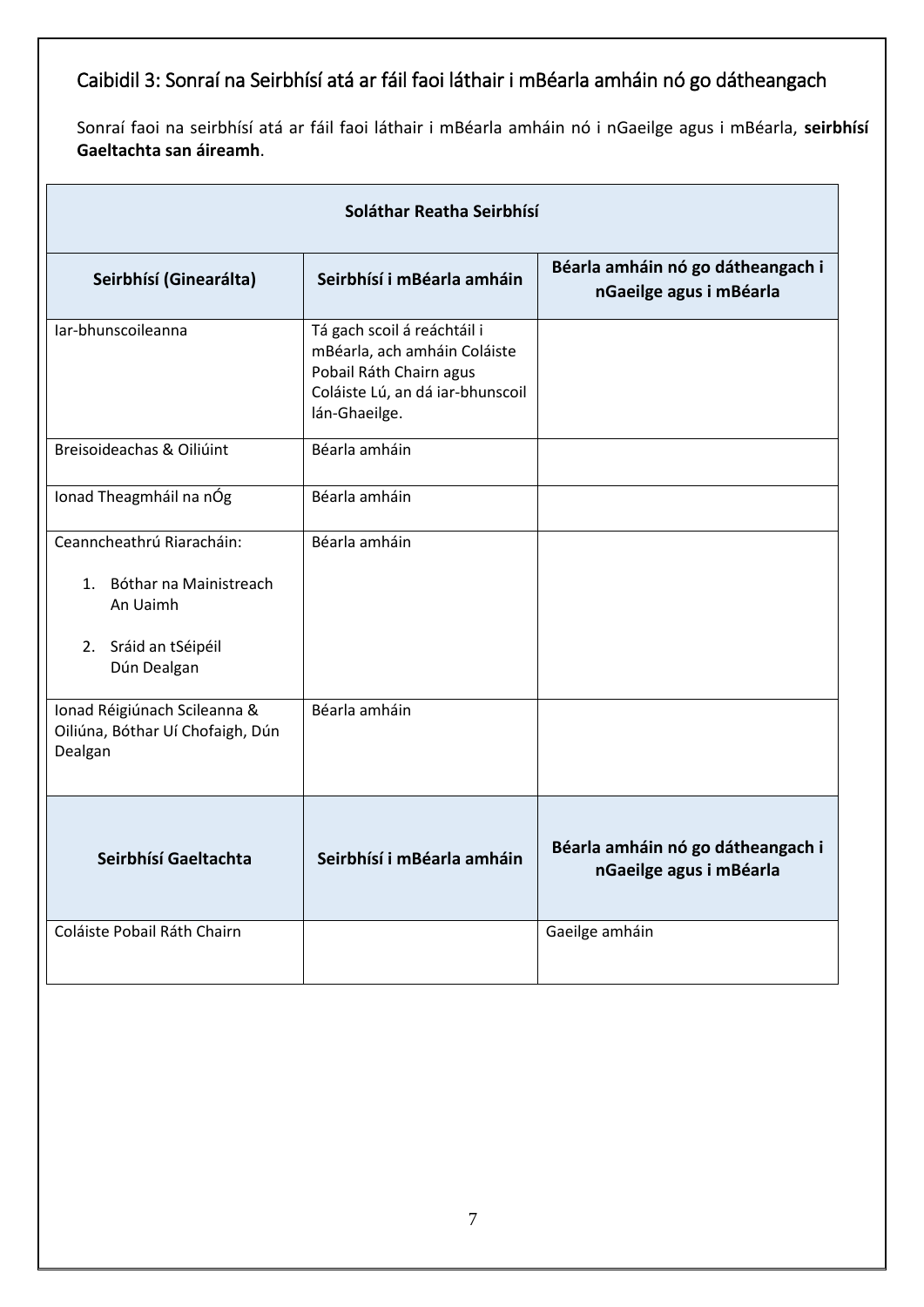## Caibidil 4: Soláthar Seirbhísí i nGaeilge a Fheabhsú

#### **Is riachtanais éigeantacha faoi Acht na dTeangacha Oifigiúla 2003 na forálacha i gcló liath sa tábla thíos.**

| Modh Cumarsáide leis an bPobal    |                                                  | <b>Gealltanas</b>                                                                                                                                                                                                                                                                                                                                                                                                                                                                                                                                                                                                                                                                                                                                    |                          |
|-----------------------------------|--------------------------------------------------|------------------------------------------------------------------------------------------------------------------------------------------------------------------------------------------------------------------------------------------------------------------------------------------------------------------------------------------------------------------------------------------------------------------------------------------------------------------------------------------------------------------------------------------------------------------------------------------------------------------------------------------------------------------------------------------------------------------------------------------------------|--------------------------|
| Fógraí ó Bhéal<br>Réamhthaifeadta |                                                  | Beidh na fógraí ó bhéal réamhthaifeadta seo a<br>leanas i nGaeilge nó dátheangach:<br>(a) Fógraí ó bhéal réamhthaifeadta ar an teileafón<br>nuair atá oifigí an chomhlachta phoiblí dúnta.<br>(b) Fógraí ó bhéal réamhthaifeadta a chraoltar ar<br>chóras fógartha poiblí.<br>(c) Fógraí ó bhéal réamhthaifeadta a chruthaítear<br>agus a chraoltar trí chóras ríomhtheachtaireachta<br>nó trí chóras ríomhfhreagartha teileafóin.<br>Baineann an fhoráil seo le fógraí 'taifeadta' seachas<br>le fógraí 'beo'.<br>Sa chás go bhfuil Ordú Logainmneacha i bhfeidhm,<br>éilítear ar chomhlacht poiblí an leagan Gaeilge den<br>Logainm atá sonraithe san Ordú a úsáid i bhfógraí<br>ó bhéal réamhthaifeadta a dhéanann sé nó a<br>dhéantar ar a shon. | Éigeantach               |
| <b>Cumarsáid Scríofa</b>          | Litreacha agus<br>Ríomhphost<br>Stáiseanóireacht | Tabharfar freagra do gach cumarsáid scríofa sa<br>teanga oifigiúil ina bhfuarthas í.<br>Cuirfear na nithe seo a leanas ar fáil i nGaeilge nó<br>go dátheangach: ceannteidil ar stáiseanóireacht,<br>lena n-áirítear páipéar nóta, duillíní dea-mhéine,<br>bileoga chumhdaigh facs, clúdaigh comhad agus<br>fillteáin eile, lipéid agus clúdaigh litreach.                                                                                                                                                                                                                                                                                                                                                                                            | Éigeantach<br>Éigeantach |
| Comharthaí                        | <b>Comharthaí</b>                                | Ní mór do gach comharthaíocht a chuireann Bord<br>Oideachais agus Oiliúna Lú agus na Mí in airde, nó<br>a chuirtear in airde thar a cheann, a bheith i<br>nGaeilge nó dátheangach, faoi réir na rialachán<br>(I.R. Uimh. 391/2008).                                                                                                                                                                                                                                                                                                                                                                                                                                                                                                                  | Éigeantach               |
| Foilseacháin                      | Foilseacháin                                     | Foilseofar cáipéisí ina leagtar amach tograí polasaí<br>poiblí, cuntais iniúchta nó ráitis airgeadais,<br>tuarascálacha bliantúla agus ráitis straitéise i<br>nGaeilge agus i mBéarla go comhuaineach.                                                                                                                                                                                                                                                                                                                                                                                                                                                                                                                                               | Éigeantach               |
|                                   | Ciorcláin / Cora<br><b>Poist</b>                 | Sa chás go ndéanann comhlacht poiblí cumarsáid<br>leis an bpobal nó le haicme den phobal, i scríbhinn<br>nó trí ríomhphost, chun faisnéis a thabhairt don<br>phobal nó don aicme den phobal, cinnteoidh an<br>comhlacht gur i nGaeilge, nó i mBéarla agus i<br>nGaeilge, a bheidh an chumarsáid sin.                                                                                                                                                                                                                                                                                                                                                                                                                                                 | Éigeantach               |
| <b>An Ghaeltacht</b>              | Logainmneacha<br>Gaeltachta                      | Bainfidh an comhlacht poiblí úsáid as<br>Logainmneacha Oifigiúla na gCeantar Gaeltachta<br>de réir na reachtaíochta.                                                                                                                                                                                                                                                                                                                                                                                                                                                                                                                                                                                                                                 | Éigeantach               |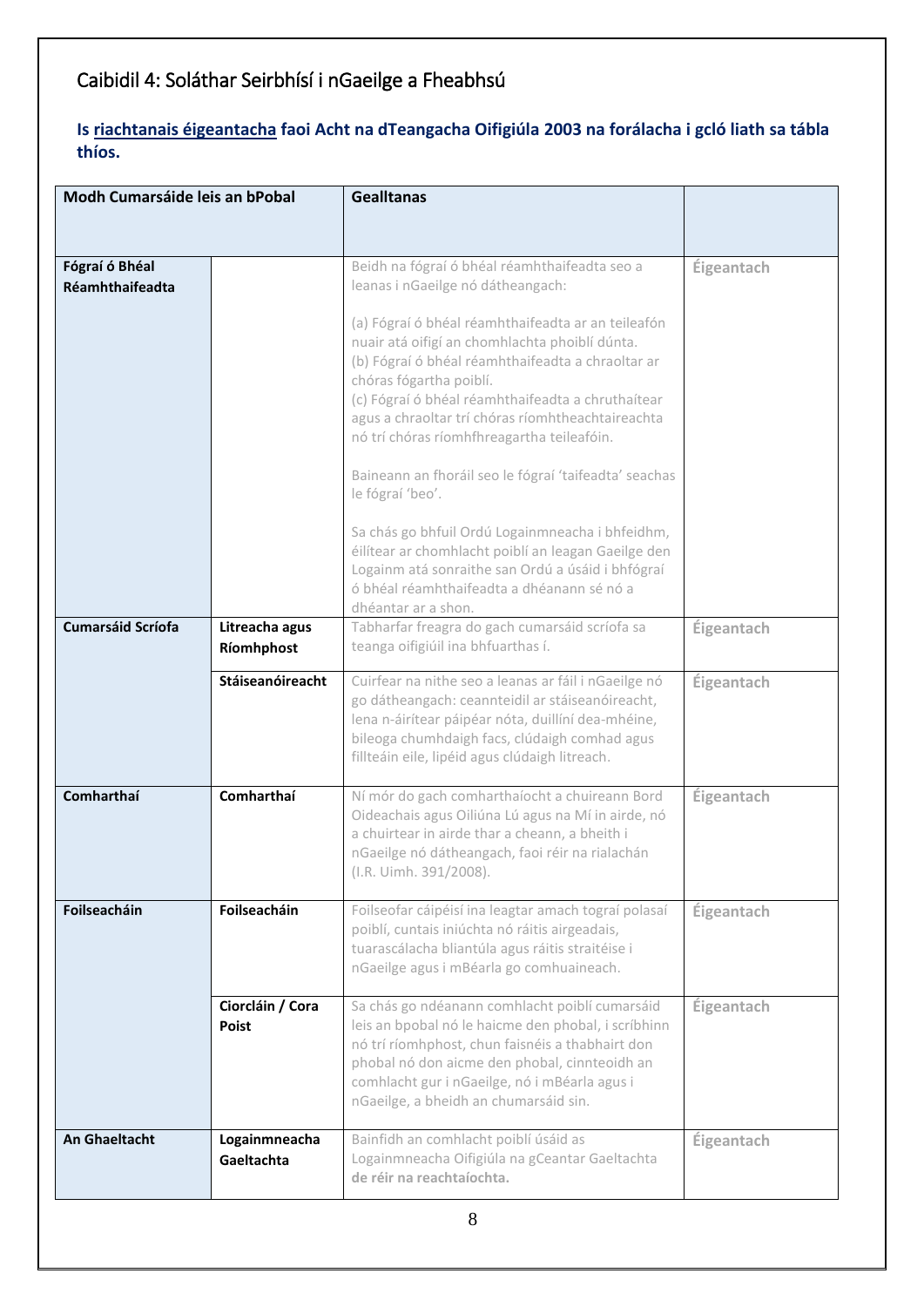|                                           | Modh Cumarsáide leis an bPobal      | <b>Gealltanas</b>                                                                                                                                                                                                                               | <b>AmscálaFaoi</b><br>dheireadh na<br>céad/dara/tríú bliana |
|-------------------------------------------|-------------------------------------|-------------------------------------------------------------------------------------------------------------------------------------------------------------------------------------------------------------------------------------------------|-------------------------------------------------------------|
|                                           | Fáiltiú                             | Beidh seirbhís trí mheán na Gaeilge ar fáil san<br>Uaimh, Co. na Mí agus i nDroichead Átha, Contae Lú<br>tráth a mbeidh an Phríomhoifig nua tógtha.                                                                                             | Faoi dheireadh chéad<br>bhliain na scéime                   |
| Cumarsáid ó<br><b>Bhéal</b>               | Duine le Duine/<br>Seirbhís Cuntair | Cuirfear liosta de na baill foirne atá in ann seirbhís a<br>sholáthar i nGaeilge ar fáil i bPríomhoifig Bhord<br>Oideachais agus Oiliúna Lú agus na Mí san Uaimh,<br>Contae na Mí.                                                              | Ó thús scéime                                               |
|                                           | Lasc-chlár                          | Tabharfaidh foireann an lasc-chláir sna Príomhoifigí i<br>nDún Dealgan agus san Uaimh ainm an chomhlachta<br>phoiblí i nGaeilge agus i mBéarla.                                                                                                 | Ó thús scéime                                               |
|                                           | Foirmeacha_larratais                | Beidh fáil ar leagan dátheangach nó leagan Gaeilge<br>de na foirmeacha iarratais is mó a úsáidtear:<br>Foirmeacha iarratais do gach post<br>Múinteora i scoileanna<br>Foirmeacha iarratais do gach post i<br>scoileanna Gaeltachta              | Faoi dheireadh chéad<br>bhliain na scéime                   |
| Na Meáin                                  | Preaseisiúintí                      | Eiseofar gach preasráiteas ó ghaelscoileanna agus ó<br>ghaelcholáistí go dátheangach.                                                                                                                                                           | Faoi dheireadh chéad<br>bhliain na scéime                   |
|                                           | Urlabhraithe na<br>Meán             | Beidh urlabhraí/urlabhraithe a bhfuil Gaeilge acu ar<br>fáil le haghaidh agallamh leis na meáin Ghaeilge.                                                                                                                                       | Faoi dheireadh chéad<br>bhliain na scéime                   |
|                                           | Óráidí                              | Beidh ábhar Gaeilge in óráidí Béarla. Bheifí ag súil<br>anseo go gcuimseofaí beannachtaí tosaigh agus<br>deiridh óráide mar aon le tagairtí anonn is anall i<br>nGaeilge d'ábhar agus/nó d'ócáid na hóráide, ar a<br>laghad.                    |                                                             |
|                                           | Ríomhphoist                         | Beidh gnáth-theachtaireachtaí ríomhphoist cosúil le<br>séanta dátheangach.                                                                                                                                                                      | Faoi dheireadh chéad<br>bhlain na scéime                    |
|                                           | Suíomhanna<br>Gréasáin              | Beidh ráiteas dátheangach ón<br>bPríomhfheidhmeannach ar láithreán gréasáin<br>Bhord Oideachais agus Oiliúna Lú agus na Mí ina<br>ndearbhófar go bhfuil an Bord tiomanta na<br>gealltanais a tugadh i scéim teanga an Bhoird a<br>chomhlíonadh. | Faoi dheireadh chéad<br>bhliain na scéime                   |
| <b>Teicneolaíocht</b><br><b>Faisnéise</b> |                                     | Foilseofar liosta ar an láithreán gréasáin de na baill<br>foirne sa phríomhoifig atá in ann seirbhís i nGaeilge a<br>chur ar fáil.                                                                                                              |                                                             |
|                                           |                                     | Beidh teachtaireacht dhátheangach ón<br>bPríomhfheidhmeannach ar láithreán gréasáin<br>Bhord Oideachais agus Oiliúna Lú agus na Mí chomh<br>maith le heolas faoi bhaill Bhord Bhord Oideachais<br>agus Oiliúna Lú agus na Mí.                   |                                                             |
|                                           | <b>Córais Ríohaireachta</b>         | Beidh córas ríomhaireachta nua ar bith a shuiteálfar<br>ábalta déileáil leis an nGaeilge.                                                                                                                                                       | Faoi dheireadh chéad<br>bhliain na scéime                   |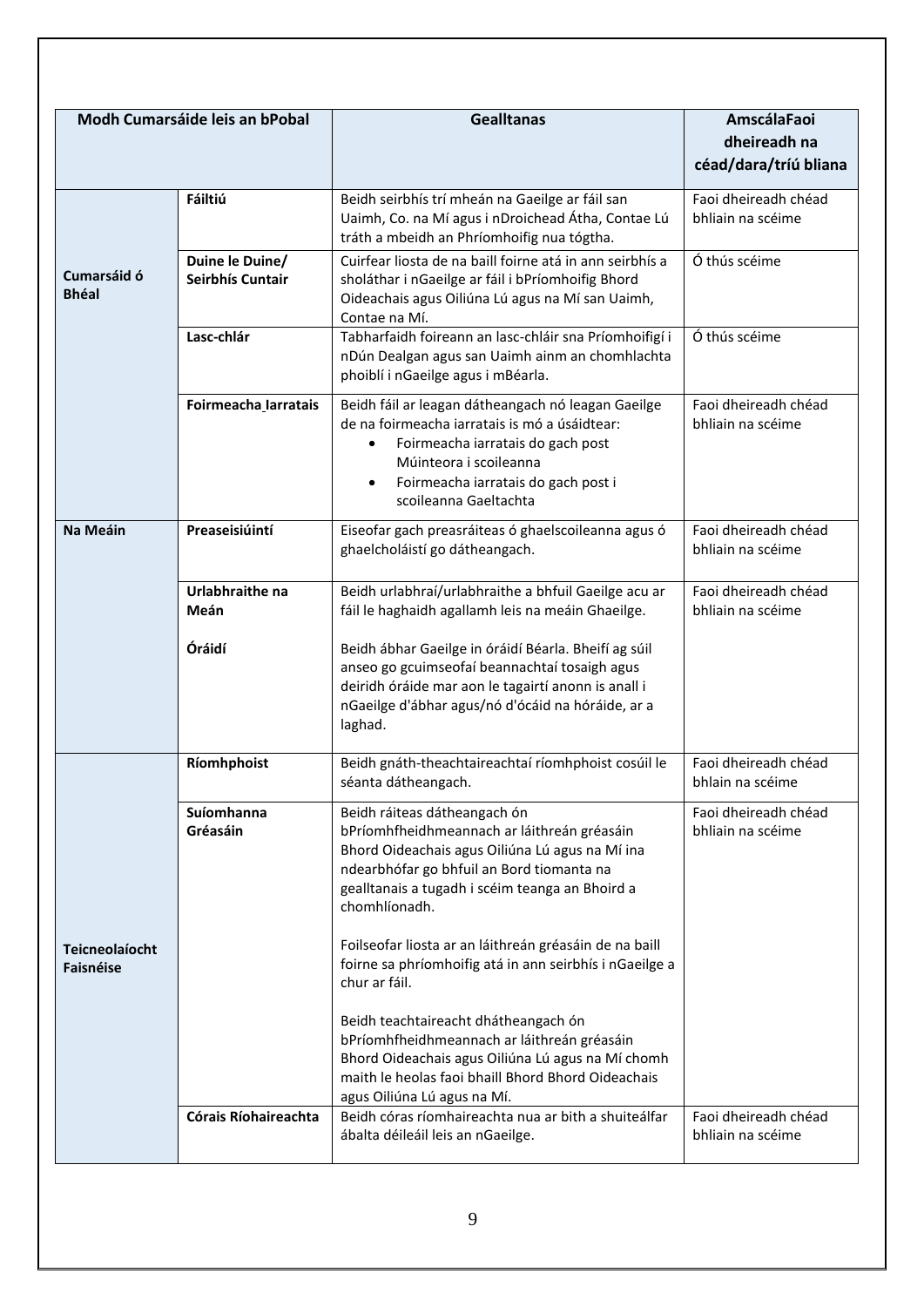| Cruinnithe | Seolfar cruinnithe sa Ghaeltacht i nGaeilge.       | Faoi dheireadh chéad<br>bhliain na scéime   |
|------------|----------------------------------------------------|---------------------------------------------|
|            | Cuirfear fáilte roimh ionchur i nGaeilge agus i    |                                             |
|            |                                                    |                                             |
|            | comhlacht poiblí, nó a eagraítear ar a shon.       |                                             |
|            | Beidh cruinnithe faoi shaincheisteanna a bhaineann |                                             |
|            | leis an nGaeilge a eagraíonn an comhlacht poiblí i |                                             |
|            | nGaeilge.                                          |                                             |
| Óráidí     | Beidh gach óráid sa Ghaeltacht i nGaeilge amháin.  |                                             |
|            |                                                    | mBéarla ag cruinnithe poiblí a eagraíonn an |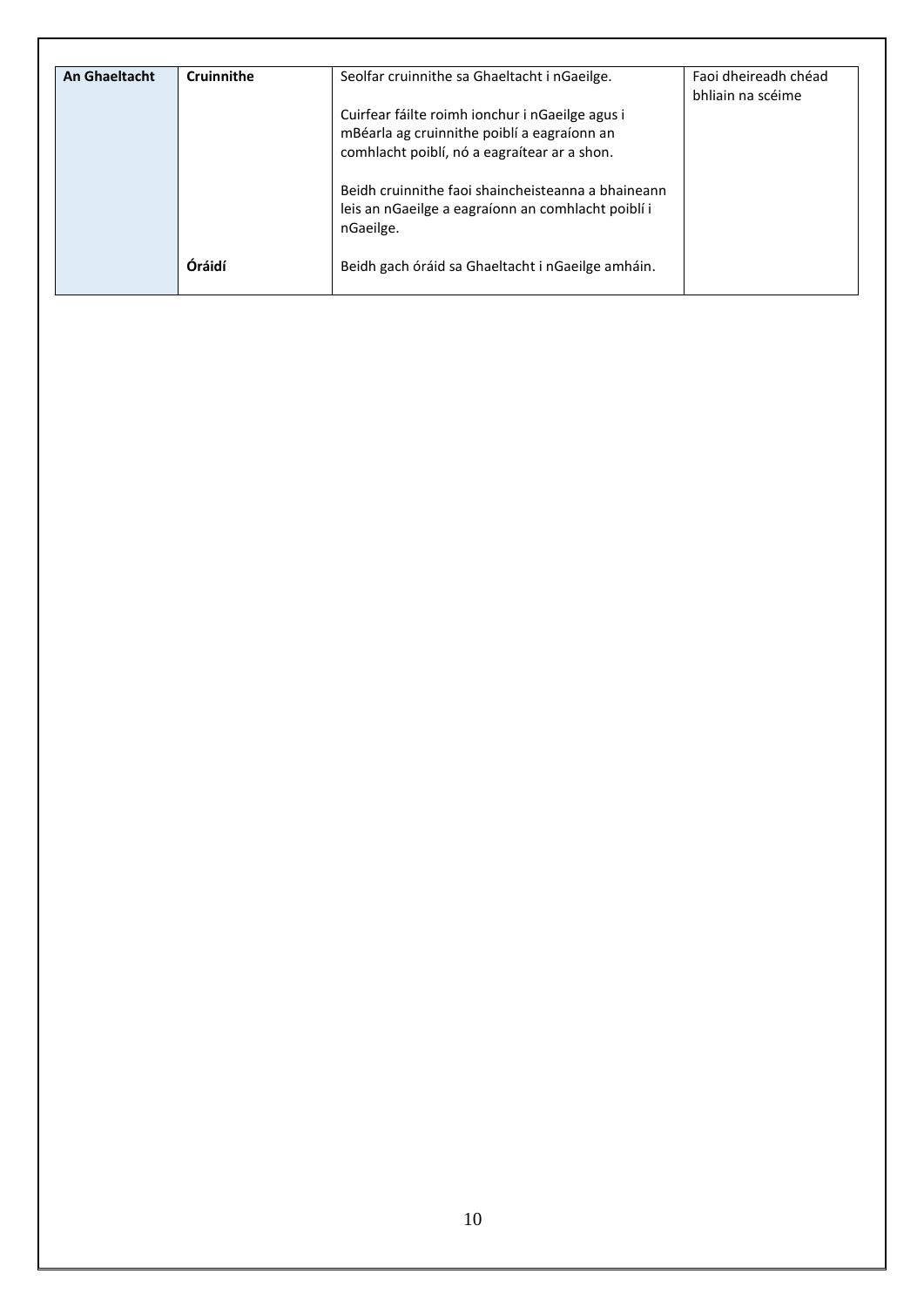## Caibidil 5: Soláthar Seirbhísí i nGaeilge sa Ghaeltacht a Fheabhsú

Feabhas a chur ar sholáthar seirbhísí i gceantair Ghaeltachta agus cinntiú gurb í an Ghaeilge teanga oibre oifigí i gceantair Ghaeltachta faoi dháta áirithe.

| Cur síos ar na seirbhísí sa Ghaeltacht                                                                                                          | Gealltanas                                                                                                                                                                                                                                                                                                                                                 | Amscála-<br>Faoi dheireadh na<br>céad/dara/tríú bliana |
|-------------------------------------------------------------------------------------------------------------------------------------------------|------------------------------------------------------------------------------------------------------------------------------------------------------------------------------------------------------------------------------------------------------------------------------------------------------------------------------------------------------------|--------------------------------------------------------|
|                                                                                                                                                 | Aithníonn Bord Oideachais agus Oiliúna Lú agus na Mí<br>go bhfuil sainriachtanais teanga ag pobail Ghaeltachta.<br>Déanfaidh an Bord an-iarracht gach seirbhís a<br>bhaineann leis an nGaeltacht a sholáthar trí mheán na<br>Gaeilge, agus cuirfear tús leis sin i rith chéad bhliain a<br>scéim teanga.                                                   | Faoi dheireadh chéad<br>bhliain na scéime              |
| Bíonn ranganna Oideachais Aosaigh<br>ar fáil ó am go chéile.<br>Is trí Ghaeilge a reáchtáiltear<br>scolaíocht i gCholáiste Pobail<br>Rathcairn. | Ní bheidh tionchar diúltach ag aon<br>pholasaí/tionscnamh/clár nua de chuid Bhord<br>Oideachais agus Oiliúna Lú agus na Mí ar shaintréithe<br>cultúir ná teanga na Gaeltachta, agus ní dhéanfaidh sé<br>aon díobháil dóibh. Glacfaidh an Bord le gach beart atá<br>ar a chumas chun na tréithe sin a chothú agus a<br>neartú.                              | Faoi dheireadh chéad<br>bhliain na scéime              |
|                                                                                                                                                 | Maidir le logainmneacha Gaeltachta, is é an leagan<br>oifigiúil a bheidh á úsáid i gcónaí ag Bord Oideachais<br>agus Oiliúna Lú agus na Mí, i gcomhréir leis na<br>hlonstraímí Reachtúla cuí.                                                                                                                                                              | Faoi dheireadh chéad<br>bhliain na scéime              |
|                                                                                                                                                 | Sa chás nach amhlaidh atá sé faoi láthair, cinnteoidh<br>an Bord gurb í an Ghaeilge a bheidh ina teanga oibre<br>ina chuid scoileanna/ionaid/oifigí i gceantair<br>Ghaeltachta nach bhfuil ag feidhmiú amhlaidh faoi<br>láthair, agus cuirfear tús leis sin i rith chéad bhliain a<br>scéim teanga.                                                        | Ag tosú le linn thréimhse<br>saoil na chéad scéime     |
|                                                                                                                                                 | Féachfaidh an Bord le rúnaithe agus fostaithe eile a<br>cheapadh ina n-oifigí Gaeltachta (scoileanna agus<br>ionaid oideachais aitheanta eile) a mbeidh sé de<br>chumas acu déileáil go héifeachtach le daoine ar mian<br>leo a gcuid gnóthaí leis an mBord a dhéanamh trí<br>Ghaeilge, agus cuirfear tús leis sin i rith chéad bhliain a<br>scéim teanga. | Faoi dheireadh chéad<br>bhliain na scéime              |
|                                                                                                                                                 | Cuirfear gach doiciméad a bhaineann le ceantair<br>Ghaeltachta ar fáil i nGaeilge amháin nó go<br>dátheangach.                                                                                                                                                                                                                                             | Faoi dheireadh chéad<br>bhliain na scéime              |
|                                                                                                                                                 | Féachfaidh Bord Oideachais agus Oiliúna Lú agus na Mí<br>le gach cruinnú a thionólann sé don phobal Gaeltachta<br>a dhéanamh trí Ghaeilge.                                                                                                                                                                                                                 | Faoi dheireadh chéad<br>bhliain na scéime              |
|                                                                                                                                                 | Maidir le scoileanna agus ionaid aitheanta oideachais<br>Bhord Oideachais agus Oiliúna Lú agus na Mí sa<br>Ghaeltacht, féachfaidh an Bord, a mhéid is atá sé in<br>ann, le foireann teagaisc a cheapadh a mbeidh sé ar a<br>gcumas raon iomlán ábhar an churaclaim a sholáthar<br>go héifeachtach trí Ghaeilge.                                            | Faoi dheireadh chéad<br>bhliain na scéime              |

## Gealltanais i gCeantair Ghaeltachta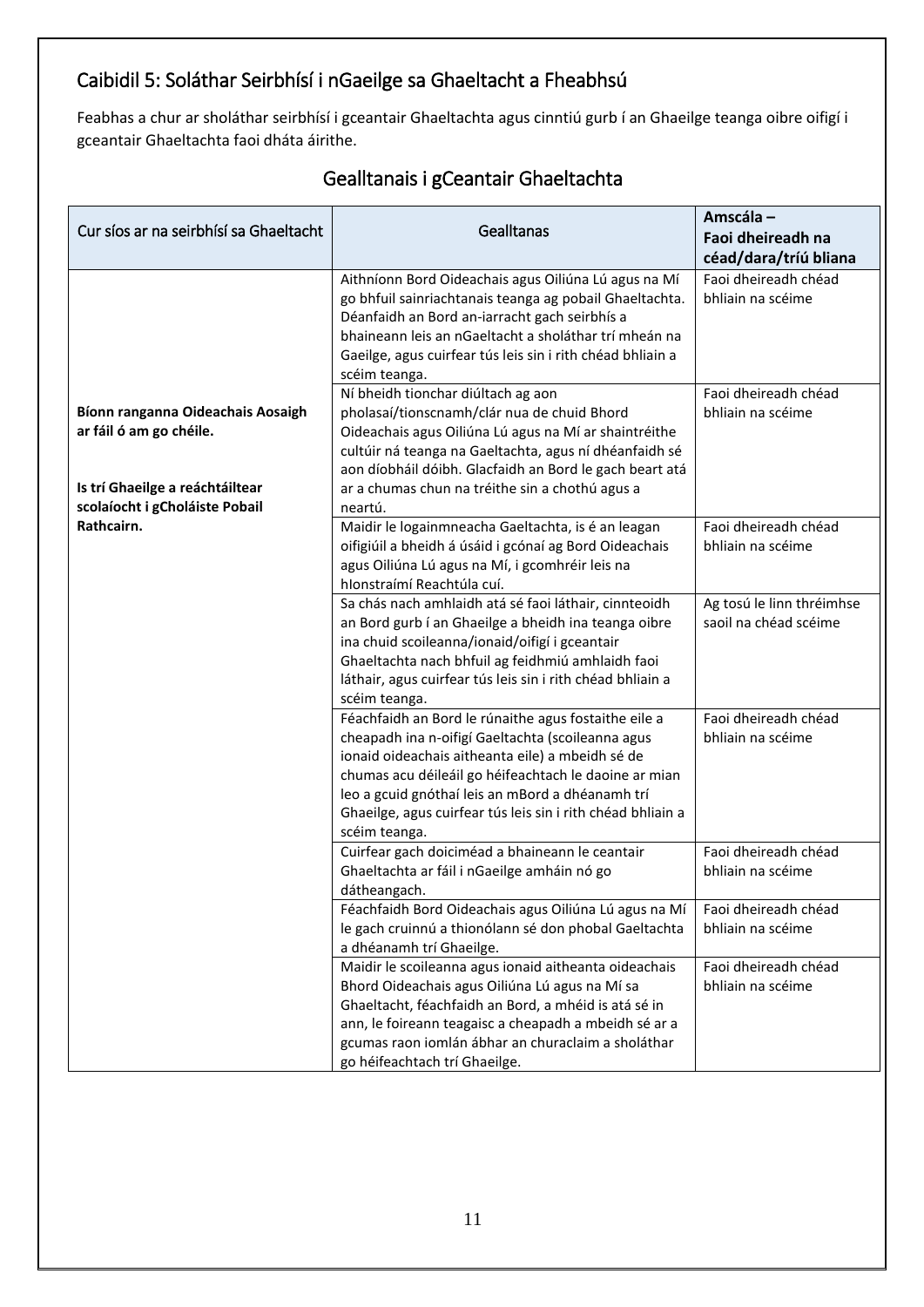## Caibidil 6: Inniúlacht Teanga a Fheabhsú

#### **6.1 Earcaíocht**

Is é an príomhbhealach a mbainfear úsáid as chun an líon is mó agus is féidir seirbhísí i nGaeilge a chur ar fáil ná baill foirne a earcú a bhfuil an leibhéal inniúlachta cuí i nGaeilge acu i ngach réimse d'obair **Bhord Oideachais agus Oiliúna Lú agus na Mí**. Féachfaidh ár bpolasaí earcaíochta, atá faoi réir ag na nósanna imeachta náisiúnta earcaíochta comhaontaithe, don ghá inniúlacht Gaeilge a fheabhsú ar bhonn céimnithe.

Cuirfear pacáiste ionduchtúcháin, a mbeidh cóip dár scéim chomhaontaithe istigh leis, ar fáil do gach ball foirne nua chun a chinntiú go mbeidh siad ar an eolas faoi na gealltanais atá déanta againn faoin reachtaíocht.

#### **6.2 Oiliúint agus Forbairt**

Tá **Bord Oideachais agus Oiliúna Lú agus na Mí** tiomanta, ag brath ar acmhainní, deiseanna a chur ar fáil don fhoireann chun freastal ar chúrsaí oiliúna Gaeilge atá creidiúnaithe go cuí. Cuirfear gach ball foirne ar an eolas faoi áiseanna/deiseanna chun a n-inniúlacht sa Ghaeilge a fheabhsú.

| <b>Gealltanas</b>                   |                 |                                                                                                                                                                                                                                                                                                                                                                                                                                                                                                                                                                                                                                                                                                                     | <b>Amscála</b><br>Faoi dheireadh na<br>céad/dara/tríú bliana |
|-------------------------------------|-----------------|---------------------------------------------------------------------------------------------------------------------------------------------------------------------------------------------------------------------------------------------------------------------------------------------------------------------------------------------------------------------------------------------------------------------------------------------------------------------------------------------------------------------------------------------------------------------------------------------------------------------------------------------------------------------------------------------------------------------|--------------------------------------------------------------|
|                                     | Earcaíocht      | Cuirfear pacáiste ionduchtúcháin, a mbeidh<br>cóip dár scéim chomhaontaithe istigh leis,<br>ar fáil do gach ball foirne nua                                                                                                                                                                                                                                                                                                                                                                                                                                                                                                                                                                                         | Faoi dheireadh chéad<br>bhliain na scéime                    |
| Feabhas a chur ar<br>chumas Gaeilge | <b>Oiliúint</b> | Cuirfear deiseanna ar fáil don fhoireann<br>chun a gcumas i nGaeilge a<br>fheabhsú. Déanfar socruithe cuí chun<br>oiliúint sa Ghaeilge agus teastas tástála<br>inniúlachta a chur ar fáil don fhoireann<br>chun:<br>Tacú leis an bhfoireann chun a líofacht<br>sa Ghaeilge a choimeád agus a<br>fhorbairt.<br>Feabhas a chur ar chumas na foirne a<br>ndualgais Ghaeilge a chomhlíonadh,<br>agus<br>Córas tástála inniúlachta creidiúnaithe<br>a chur ar fáil don fhoireann<br>Cuirfear an fhoireann ar an eolas faoi<br>acmhainní teanga cosúil le:<br>www.focloir.ie www.tearma.ie<br>www.teanglann.ie www.abair.ie chomh<br>maith le WinGléacht, an leagan<br>leictreonach den bhfoclóir Uí Dhónaill<br>Gaeilge. | Faoi dheireadh chéad<br>bhliain na scéime                    |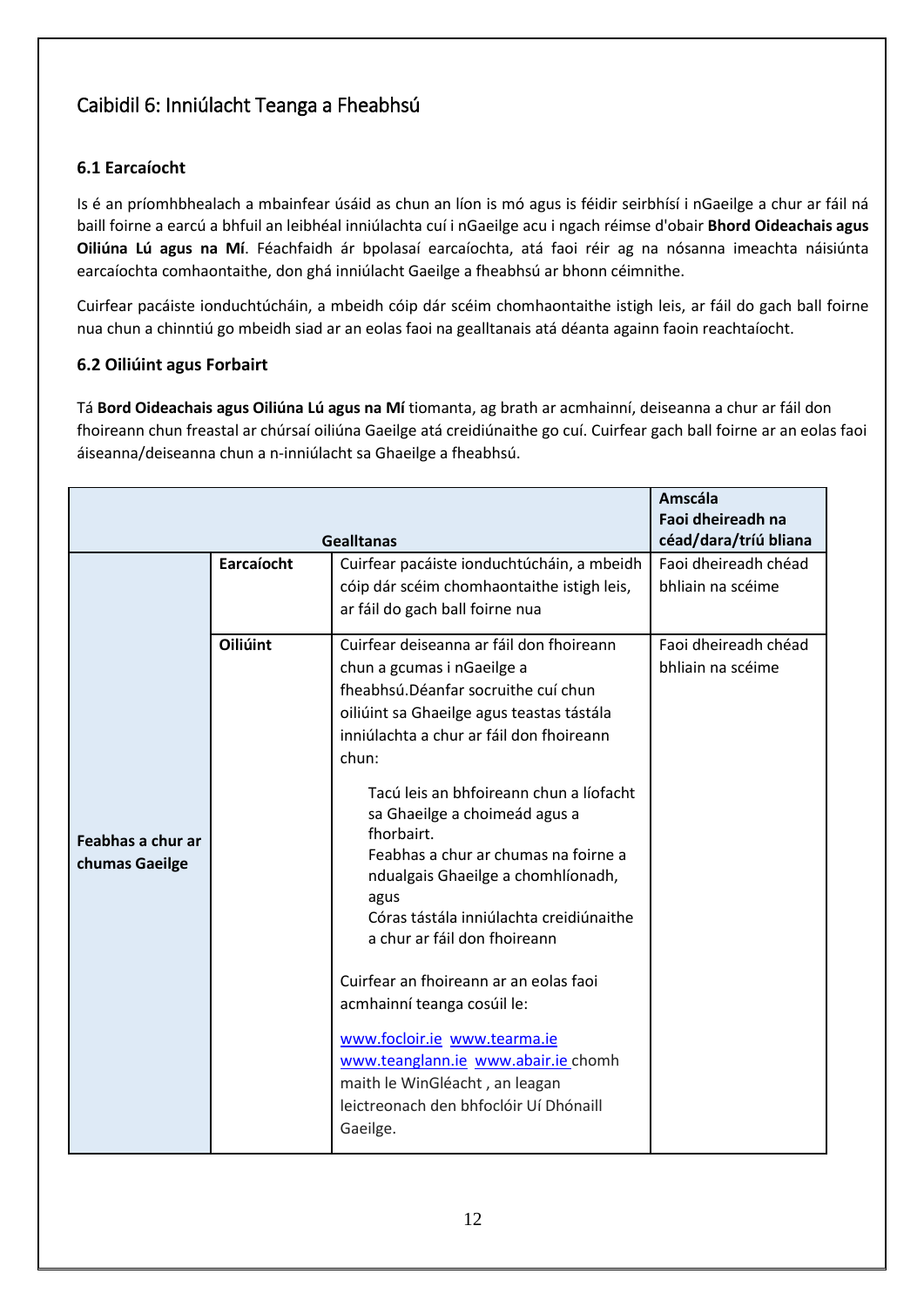#### **6.3 Poist Shainithe Ghaeilge**

Tá na poist atá liostáilte thíos sainithe mar phoist a mbaineann riachtanas inniúlachta Gaeilge leo. Tá sé beartaithe go mbeidh caighdeáin shonraithe chreidiúnaithe sa Ghaeilge bainte amach ag sealbhóirí na bpost seo i gcomhréir le freagrachtaí an phoist. Agus na poist seo á sainiú, tugadh aird ar leith ar phoist atá lonnaithe i gceantair Ghaeltachta agus ar phoist atá lonnaithe i gceantair lasmuigh den Ghaeltacht ach ar pobail Ghaeltachta, nó pobail a labhraíonn Gaeilge, an chuid is mó dá gcustaiméirí.

| <b>Teideal an Phoist</b>                                                                                                                       | <b>Suíomh</b>                                                                                                                                                              | An pobal Gaeltachta/Gaeilge a<br>bhfuiltear ag freastal air                                               | Tásc den chaighdeán<br>Gaeilge a theastaíonn<br>(bunúsach,<br>meánleibhéal nó<br>ardleibhéal) |
|------------------------------------------------------------------------------------------------------------------------------------------------|----------------------------------------------------------------------------------------------------------------------------------------------------------------------------|-----------------------------------------------------------------------------------------------------------|-----------------------------------------------------------------------------------------------|
| Príomhoidí, Leas-<br>Phríomhoidí,<br>Stiúrthóirí,<br>bainisteoirí<br>comhordaitheoirí,<br>agus gach post<br>múinteoirearachta<br>sa Gaeltacht. | Scoileanna agus<br>ionaid<br>aitheanta<br>oideachais<br><b>Bhord</b><br>Oideachais agus<br>Oiliúna Lú agus<br>na Mí agus a<br>chuid seirbhísí<br>eile i<br>nGaelcholáistí. | Pobal Ghaeltacht Chontae na Mí agus<br>pobal gach Gaelcholáiste atá ag<br>feidhmiú faoi chúram an Bhoird. | Ardleibhéal<br>inmhianaithe                                                                   |
| Rúnaithe, airígh<br>agus poist<br>riaracháin eile sa<br>Gaeltacht agus i<br>nGaelcholáistí.                                                    | Scoileanna agus<br>ionaid<br>aitheanta<br>oideachais<br><b>Bhord</b><br>Oideachais agus<br>Oiliúna Lú agus<br>na Mí agus a<br>chuid seirbhísí<br>eile i<br>nGaelcholáistí. | Pobal Ghaeltacht Chontae na Mí agus<br>pobal gach Gaelcholáiste atá ag<br>feidhmiú faoi chúram an Bhoird. | Ardleibhéal<br>inmhianaithe                                                                   |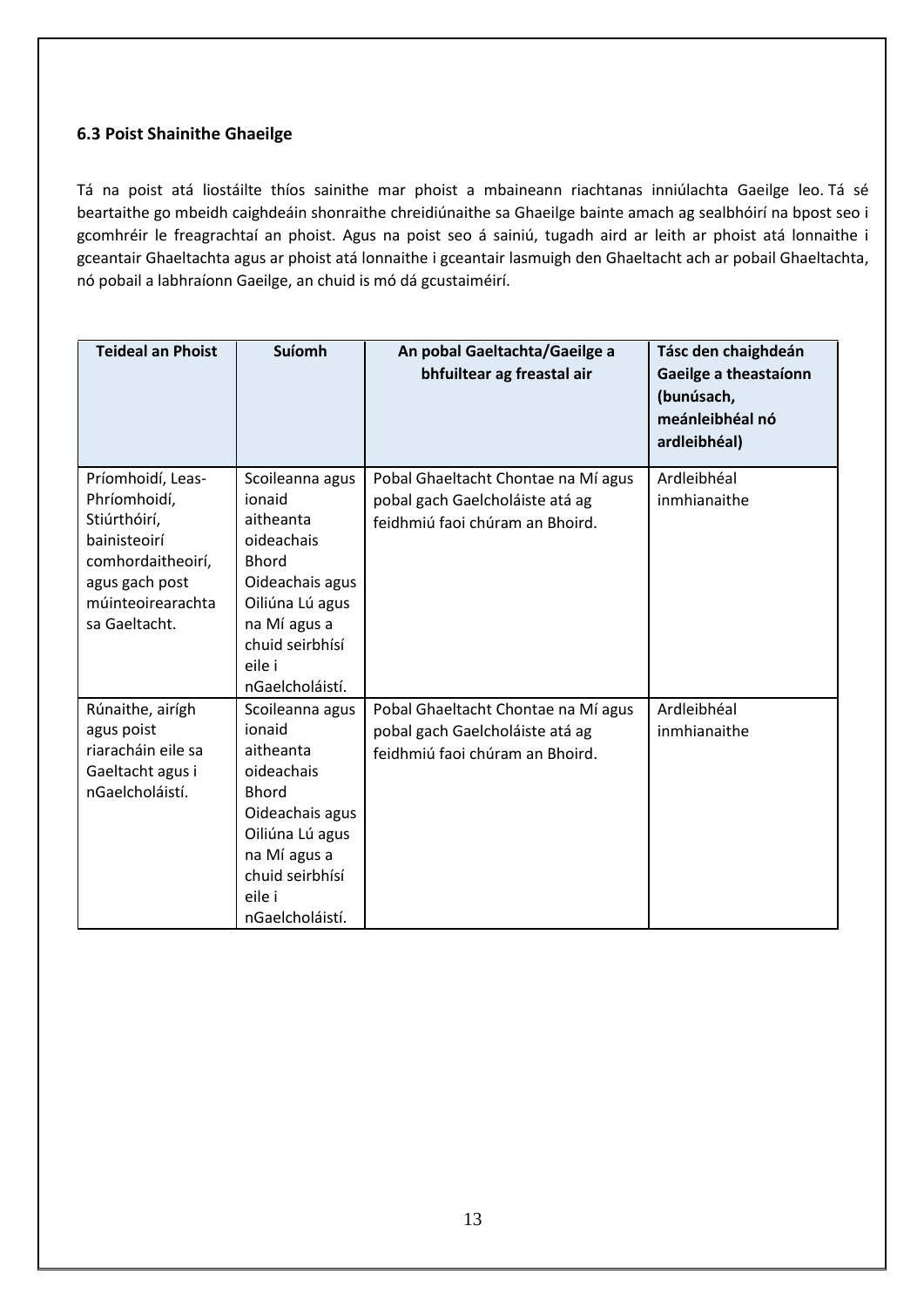## Caibidil 7: Monatóireacht agus Athbhreithniú

Déanfaidh Príomhfheidhmeannach agus Foireann Shinsearach Bainistíochta Bhord Oideachais agus Oiliúna Lú agus na Mí monatóireacht agus athbhreithniú ar fhorfheidhmiú na scéime ar bhonn rialta. Is é **An Príomh Oide, Coláiste Pobail Ráth Chairn (faoi láthair - An tUasal Macdara O'Duillearga)** an teagmhálaí don scéim.

Beidh córas foirmeálta ann chun monatóireacht a dhéanamh ar iarratais ar sheirbhísí i nGaeilge agus beidh cuntas air inár dTuarascáil Bhliantúil.